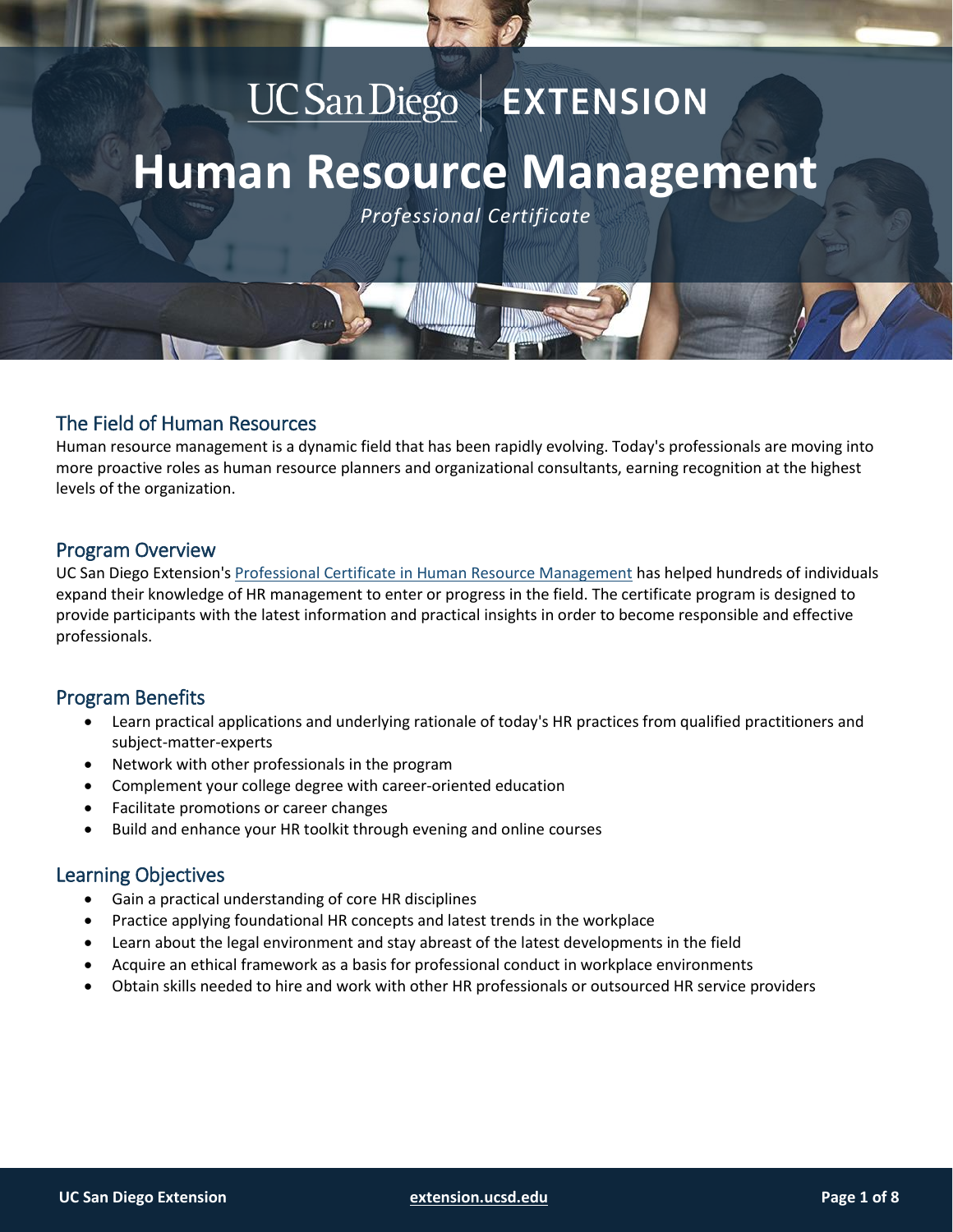# Program Details

# Condition for Admission

UC San Diego Extension programs are designed to best serve college-prepared working professionals. Although programs are open to all adult learners, where program capacity is limited, applicants with this profile will receive preference for admission. Complete the application and pay application fee.

# Length

To earn the Professional Certificate in Human Resource Management, you must successfully complete 8 courses. If you take one class every quarter consecutively, then it would take you 8 quarters (or 24 months) to complete the certificate. However, many students take more than one course per quarter, and may complete the program sooner than the usual 24 months. Keep in mind that students have up to five years to complete all certificate requirements.

# Cost

The program costs approximately  $$3,900 - 4,300$ . This total includes the course fees and does not include textbook costs, parking fees, personal expenses, etc. This estimate may vary based on a variety of factors, such as which course formats are chosen. *All estimated costs are subject to change;* current fees and textbooks are listed on our website. Students pay for individual course fees at the time of enrollment.

# Requirements

Students must complete a total of eight courses to earn the Professional Certificate in Human Resource Management.

- **•** Prerequisite course: [Managing HR: An Overview](https://extension.ucsd.edu/courses-and-programs/managing-human-resources-an-overview?utm_source=faq&utm_medium=pdf&utm_campaign=ced-bla-human-resource-management) First, you must successfully complete the prerequisite course prior to taking the other required courses. Concurrent enrollment with other required HR courses may not be allowed.
- Required courses\*: [Employee and Labor Relations,](https://extension.ucsd.edu/courses-and-programs/employee-and-labor-relations?utm_source=faq&utm_medium=pdf&utm_campaign=ced-bla-human-resource-management) [Strategic Talent Acquisition,](https://extension.ucsd.edu/courses-and-programs/strategic-talent-acquisition?utm_source=faq&utm_medium=pdf&utm_campaign=ced-bla-human-resource-management) [Components of Workplace](https://extension.ucsd.edu/courses-and-programs/components-of-workplace-compensation?utm_source=faq&utm_medium=pdf&utm_campaign=ced-bla-human-resource-management)  [Compensation,](https://extension.ucsd.edu/courses-and-programs/components-of-workplace-compensation?utm_source=faq&utm_medium=pdf&utm_campaign=ced-bla-human-resource-management) [Fundamentals of Employee Benefits,](https://extension.ucsd.edu/courses-and-programs/fundamentals-of-employee-benefits?utm_source=faq&utm_medium=pdf&utm_campaign=ced-bla-human-resource-management) [Training and Development,](https://extension.ucsd.edu/courses-and-programs/training-and-development?utm_source=faq&utm_medium=pdf&utm_campaign=ced-bla-human-resource-management) and [Performance Management](https://extension.ucsd.edu/courses-and-programs/performance-management?utm_source=faq&utm_medium=pdf&utm_campaign=ced-bla-human-resource-management)

\*After you have successfully completed the prerequisite course, you should complete the required courses. Concurrent enrollment of these required courses is allowed, and you may take these required courses in any order you wish.

 Capstone course: Once you have completed all seven courses (the prerequisite and required courses), you will have the option to choose either [Workplace Ethics](https://extension.ucsd.edu/courses-and-programs/workplace-ethics?utm_source=faq&utm_medium=pdf&utm_campaign=ced-bla-human-resource-management) o[r Directed Studies in HR](https://extension.ucsd.edu/courses-and-programs/directed-studies-in-human-resources?utm_source=faqs&utm_medium=pdf&utm_campaign=bst-hr-management) as your capstone course. You may take both if you wish.

#### o **[Workplace Ethics](https://extension.ucsd.edu/courses-and-programs/workplace-ethics?utm_source=faq&utm_medium=pdf&utm_campaign=ced-bla-human-resource-management)**

This capstone course will focus on regulations that address ethical issues in the workplace and highlight the differences between compliance and ethics. You will be challenged to think through relationships and the impacts of your decisions on your organization, as well as to consider the impact on shareholder value and other stakeholder effects from unethical behavior.

#### o **[Directed Studies in Human Resources](https://extension.ucsd.edu/courses-and-programs/directed-studies-in-human-resources?utm_source=faq&utm_medium=pdf&utm_campaign=ced-bla-human-resource-management)**

As a 'Next Steps' experience, you will have the opportunity to apply all the skills you have learned through the program. This course will act as an independent study where you will work with an advisor on a one-on-one basis to produce a research paper or experiential learning project. The resumeenhancing experience will result in either a white paper or a final project as well as a presentation.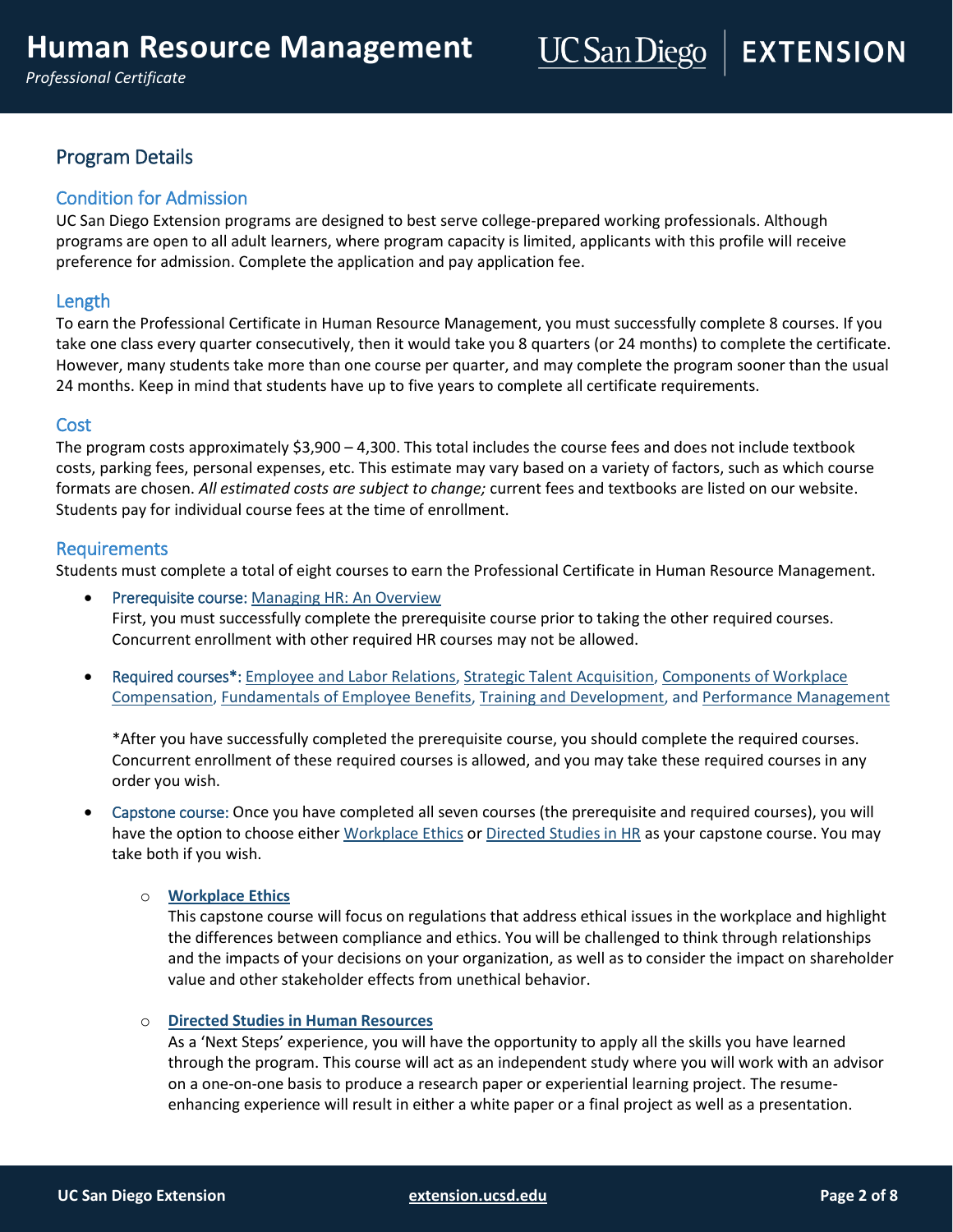# **Human Resource Management**

*Professional Certificate*

| <b>Course Title</b>                                                                | <b>Course No.</b> | <b>Units</b> | <b>Course Offered (Subject to Change)</b> |               |               |               |
|------------------------------------------------------------------------------------|-------------------|--------------|-------------------------------------------|---------------|---------------|---------------|
|                                                                                    |                   |              | Fall                                      | <b>Winter</b> | <b>Spring</b> | <b>Summer</b> |
| Prerequisite Course (Must be completed prior to taking the other required courses) |                   |              |                                           |               |               |               |
| <b>Managing Human Resources: An Overview</b>                                       | BUSA-40010        | 4.0          | Online                                    | Online        | Online        | Online        |
|                                                                                    |                   |              | In-class                                  | In-class      | In-class      | In-class      |
| <b>Required Courses (Complete all in any order)</b>                                |                   |              |                                           |               |               |               |
| <b>Employee and Labor Relations</b>                                                | BUSA-40017        | 3.0          | Online                                    | In-class      | In-class      | Online        |
|                                                                                    |                   |              | In-class                                  |               |               | In-class      |
| <b>Strategic Talent Acquisition</b>                                                | BUSA-40874        | 3.0          | Online                                    | In-class      | Online        | In-class      |
|                                                                                    |                   |              | In-class                                  |               | In-class      |               |
| <b>Components of Workplace Compensation</b>                                        | <b>BUSA-40872</b> | 3.0          |                                           | In-class      | Online        | To be         |
|                                                                                    |                   |              | Online                                    |               |               | scheduled     |
| <b>Fundamentals of Employee Benefits</b>                                           | BUSA-40875        | 3.0          | Online                                    | In-class      | Online        | In-class      |
|                                                                                    |                   |              |                                           |               |               |               |
| <b>Training and Development</b>                                                    | BUSA-40020        | 3.0          | In-class                                  | Online        | In-class      | Online        |
|                                                                                    |                   |              |                                           |               |               | In-class      |
|                                                                                    |                   |              |                                           | Online        |               |               |
| <b>Performance Management</b>                                                      | <b>BUSA-40877</b> | 3.0          | In-class                                  | In-class      | In-class      | Online        |
| <b>Capstone (Choose one; Must be completed last)</b>                               |                   |              |                                           |               |               |               |
|                                                                                    |                   |              |                                           |               |               |               |
| <b>Workplace Ethics</b>                                                            | BUSA-40531        | 2.0          | Online                                    | Online        | Online        | Online        |
|                                                                                    |                   |              |                                           |               |               |               |
| Directed Studies in Human Resources                                                | BUSA-40837        | 2.0          | In-class                                  | In-class      | In-class      | In-class      |
|                                                                                    |                   |              |                                           |               |               |               |

*(Schedule is subject to change.)*

#### **Electives**

Completion of elective courses are not required for this certificate program.

# Additional Learning Opportunities

If you would like to further your learning, we recommend that you take th[e Specialized Certificate in Talent Acquisition.](https://extension.ucsd.edu/courses-and-programs/talent-acquisition?utm_source=faq&utm_medium=pdf&utm_campaign=ced-bla-talent-acquisition&utm_content=hr-faq) See below for more information:

**[Specialized Certificate in Talent Acquisition](https://extension.ucsd.edu/courses-and-programs/talent-acquisition?utm_source=faq&utm_medium=pdf&utm_campaign=ced-bla-talent-acquisition&utm_content=hr-faq)**

The Specialized Certificate in Talent Acquisition offers participants the opportunity to delve deeper into the strategic talent acquisition process. The program benefits new and experienced individuals, including those who are involved in hiring activities and desire to gain specialized knowledge in talent acquisition. In addition to completin[g Managing Human Resources: An Overview](https://extension.ucsd.edu/courses-and-programs/managing-human-resources-an-overview?utm_source=faq&utm_medium=pdf&utm_campaign=ced-bla-human-resource-management) and [Strategic Talent Acquisition,](https://extension.ucsd.edu/courses-and-programs/strategic-talent-acquisition?utm_source=faq&utm_medium=pdf&utm_campaign=ced-bla-human-resource-management) students must also take [Talent and Sourcing Strategies,](https://extension.ucsd.edu/courses-and-programs/talent-and-sourcing-strategies?utm_source=faq&utm_medium=pdf&utm_campaign=ced-bla-talent-acquisition&utm_content=hr-faq) [Employee Selection Tactics,](https://extension.ucsd.edu/courses-and-programs/employee-selection-tactics?utm_source=faq&utm_medium=pdf&utm_campaign=ced-bla-talent-acquisition&utm_content=hr-faq) and [Effective Onboarding Practices.](https://extension.ucsd.edu/courses-and-programs/effective-onboarding-practices?utm_source=faq&utm_medium=pdf&utm_campaign=ced-bla-talent-acquisition&utm_content=hr-faq)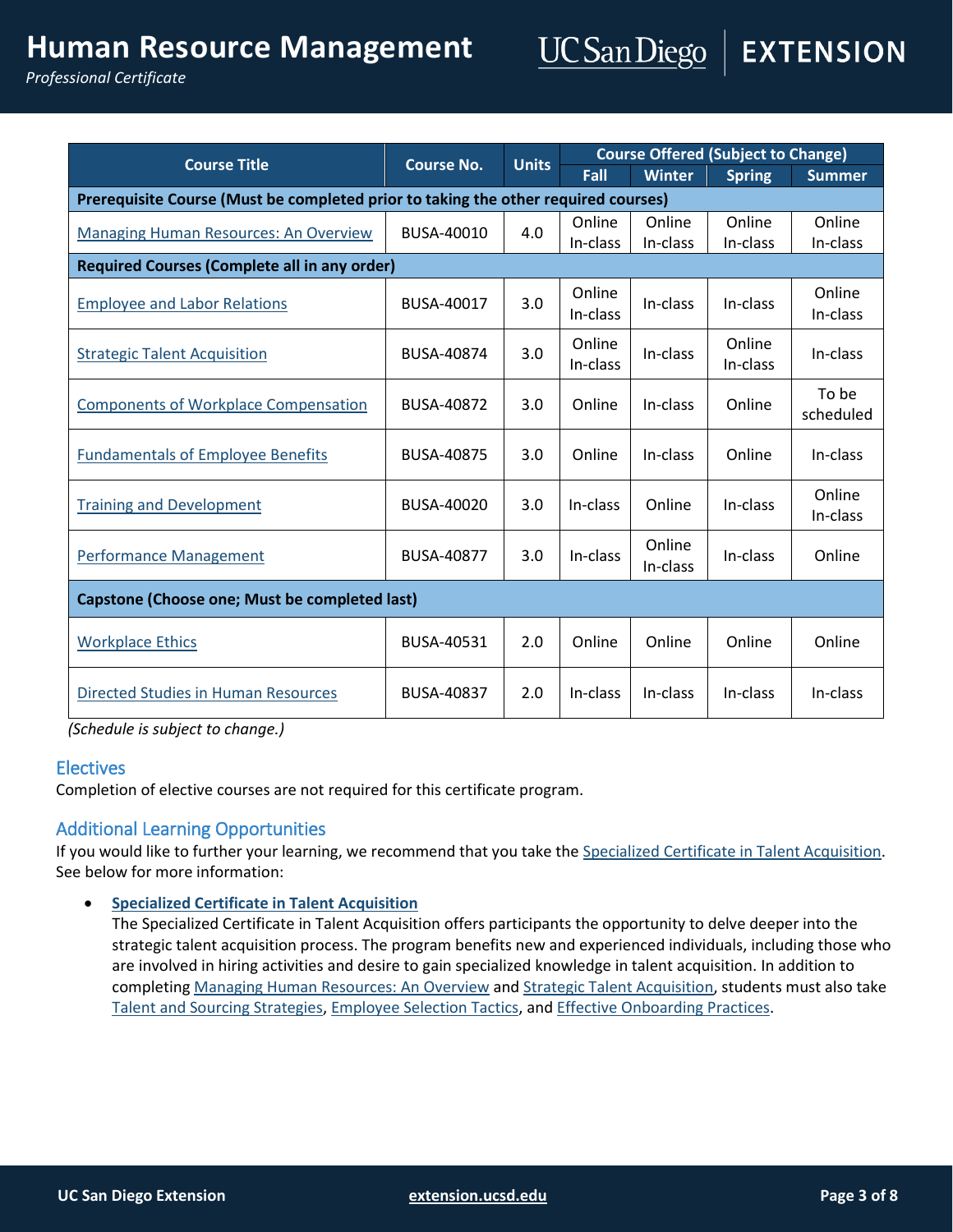# Frequently Asked Questions

# About the Certificate

#### How do I apply to the certificate program?

(If you have [a My Extension](https://myextension.ucsd.edu/) student account, skip to Step 2.)

*STEP 1:* If you do not have a My Extension account, go to [myextension.ucsd.edu](https://myextension.ucsd.edu/), click "Create an account" on the right side of the page, and follow the instructions to create an account.

*STEP 2:* Click on the "Apply Now" button on the [certificate webpage.](https://extension.ucsd.edu/courses-and-programs/human-resource-management?utm_source=faq&utm_medium=pdf&utm_campaign=ced-bla-human-resource-management) Complete the required fields on the application, then click the "Save" button. Once you have saved the application, the "Submit" button will appear. Click the "Submit" button to submit your application for review and consideration. Once submitted, your application cannot be changed. You can track the progress of your application at [My Extension.](https://myextension.ucsd.edu/)

#### Is there an application fee for the certificate program?

Yes. Upon acceptance, you will be prompted to pay a certificate fee in order to be recognized as a certificate student. Current application or certificate enrollment fees, if any, are listed under the "Apply Now" button on [the certificate](https://extension.ucsd.edu/courses-and-programs/human-resource-management?utm_source=faq&utm_medium=pdf&utm_campaign=ced-bla-human-resource-management)  [webpage](https://extension.ucsd.edu/courses-and-programs/human-resource-management?utm_source=faq&utm_medium=pdf&utm_campaign=ced-bla-human-resource-management) on our website. Please note that certificate registration fees are nonrefundable and may not be transferred.

#### Can I register for the certificate program at any time?

Yes, you may enroll in the program at any time. However, it is recommended that you enroll as soon as possible. The program curriculum may be updated at any time; if certificate requirements change, you must adhere to the curriculum *at the time of your enrollment into the certificate*. Enrolling in the certificate also gives you access to quarterly, personalized enrollment reminders from the program manager.

#### Can this certificate program be completed entirely online?

Yes. It is possible to complete the certificate entirely online. It is also possible to take a combination of online and inperson classes.

#### If I work full-time, will I still be able to complete this program?

Yes, our certificate program is designed for the working-adult. Most of our students are working professionals. Our courses are offered in evening and online formats so you can enhance your skills while maintaining your current job.

#### How long does it take to complete the certificate program?

You officially have five years from when you begin taking courses in the program to complete all requirements for the certificate. Many students take more than one course per quarter, and complete the program sooner than the usual 24 months.

#### How many classes am I allowed to take per quarter?

After completing the pre-requisite course, Managing HR: An Overview, you have the option to take as many courses as you feel you can handle or skip a quarter i[f necessary.](https://extension.ucsd.edu/courses-and-programs/managing-human-resources-an-overview?utm_source=faq&utm_medium=pdf&utm_campaign=ced-bla-human-resource-management) 

#### Can I take the prerequisite course along with another course?

Certificate students must first complete the program's foundational course, Managing HR: An Overview, before taking more advanced coursework. With this prerequisite in place, you may not ta[ke the pre-requisite course c](https://extension.ucsd.edu/courses-and-programs/managing-human-resources-an-overview?utm_source=faq&utm_medium=pdf&utm_campaign=ced-bla-human-resource-management)oncurrently with another HR course.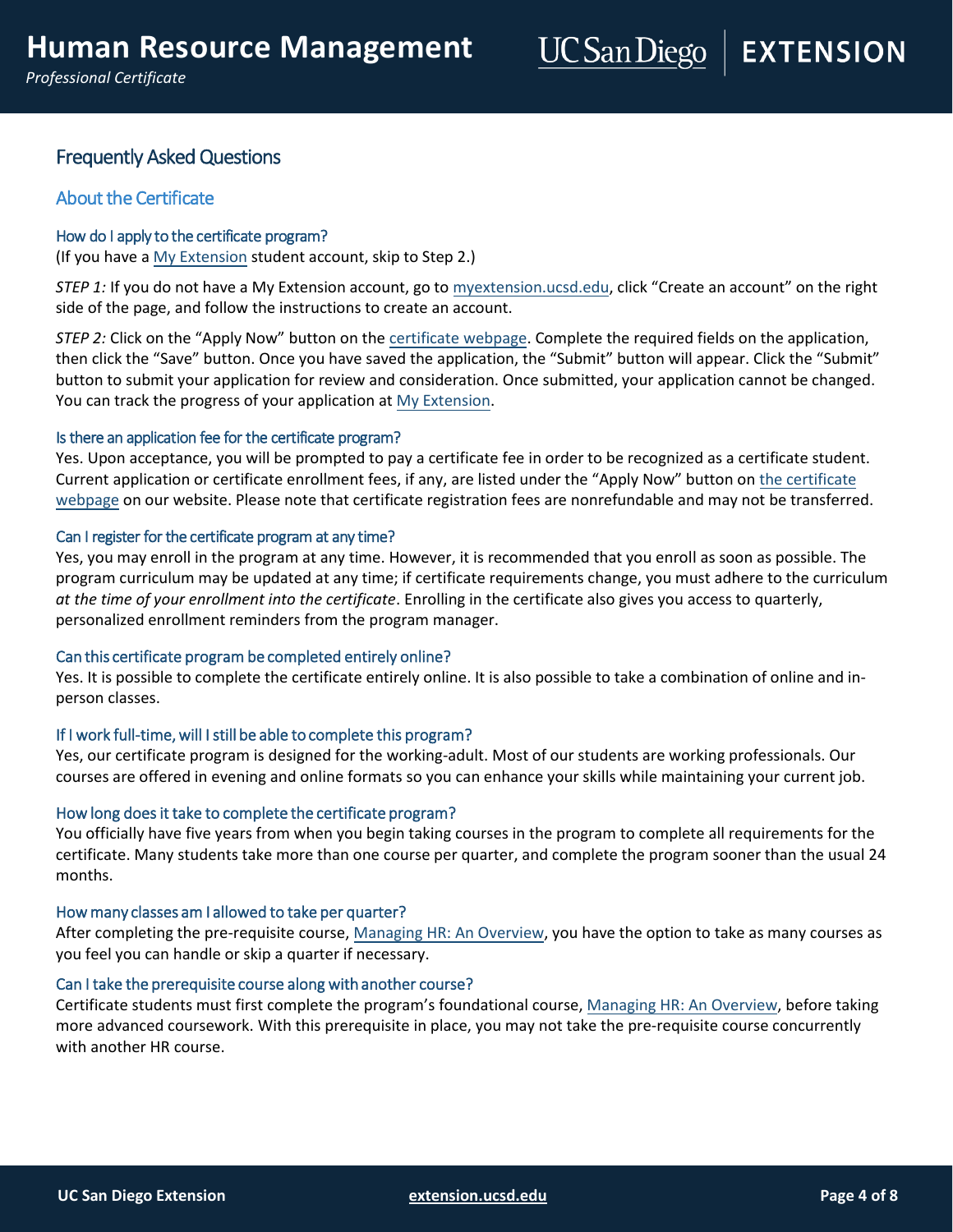#### If I have taken a similar course, can I skip that course?

If you have taken a course from an accredited university in the last five years that covers the learning objectives of a program course, you may be able to transfer your previous coursework to Extension. Please contact the program representative a[t HRPrograms@ucsd.edu](mailto:HRPrograms@ucsd.edu) or 858-534-8148 for more information.

#### Will this program prepare me for a certification exam, such as the PHR, SPHR, SHRM-CP, or SHRM-SCP?

This program is not aligned with any one certification exam, but it can help you prepare the certification exam by building on the foundations of HR. For more information about HR certification testing and eligibility requirements, visit **[HCRI](https://www.hrci.org/)** or [SHRM.](https://shrm.org/)

#### Is the program accredited?

UC San Diego is accredited by the Western Association of Schools and Colleges (WASC). UC San Diego Extension — like all other UC San Diego schools, colleges, and departments — is accredited by WASC through the University. All courses and certificate programs offered by UC San Diego Extension have been developed and are administered in accordance with Extension policy and the regulations of the Academic Senate of the University of California.

#### Is this certificate program open to non-California residents?

Yes, the program is open to non-California residents.

#### Does this certificate program provide an I-20 for international students?

If you need a student visa, we have business programs that are specifically designed for the international student who needs an I-20. These programs are available through our International Programs, offering several Business Certificate [Programs.](https://extension.ucsd.edu/courses-and-programs/international-programs/certificate-programs-for-international-students?utm_source=faq&utm_medium=pdf&utm_campaign=ced-int-international-programs/certificate-programs-for-international-students&utm_content=hr-faq) Contact [BPIS@ucsd.edu](mailto:BPIS@ucsd.edu) for our more information on the International Business Programs.

#### How do I get my certificate once I have completed the requirements?

Once you have paid your certificate fee and successfully completed all program requirements, you will need to request an audit by Student Services. To request an audit, follow these steps:

- 1. Log onto your [My Extension](https://myextension.ucsd.edu/) account.
- 2. Click on "My Courses."
- 3. On the right side of the page under "My Certificates," click on the name of the certificate.
- 4. On the right side of the page under "Tools," click on "Request Certificate Audit."
- 5. Complete and submit the form that appears.

Once you have formally submitted your audit request, your certificate will be mailed to the address we have on file for you within ten business days.

#### Do you provide job or internship placement?

No, we do not offer job placement assistance or internships. However, you can find more information about career resources on our website[: Career Resources.](https://extension.ucsd.edu/student-resources/Career-Resources)

#### Is financial aid available?

- UC San Diego Extension offers continuing education loans through UC Approved Lenders. Each institution offers low competitive interest rates and flexible payment options. You are also encouraged to contact your personal financial institution about possible lending solutions. Direct links to UC Approved Lenders can be found on our website's [Financial Resources](https://extension.ucsd.edu/student-resources/financial-resources) page.
- The Employment Development Department (EDD) provides a comprehensive range of employment and training services in partnership with state and local agencies/organizations. More information is available on their website at [edd.ca.gov.](http://edd.ca.gov/)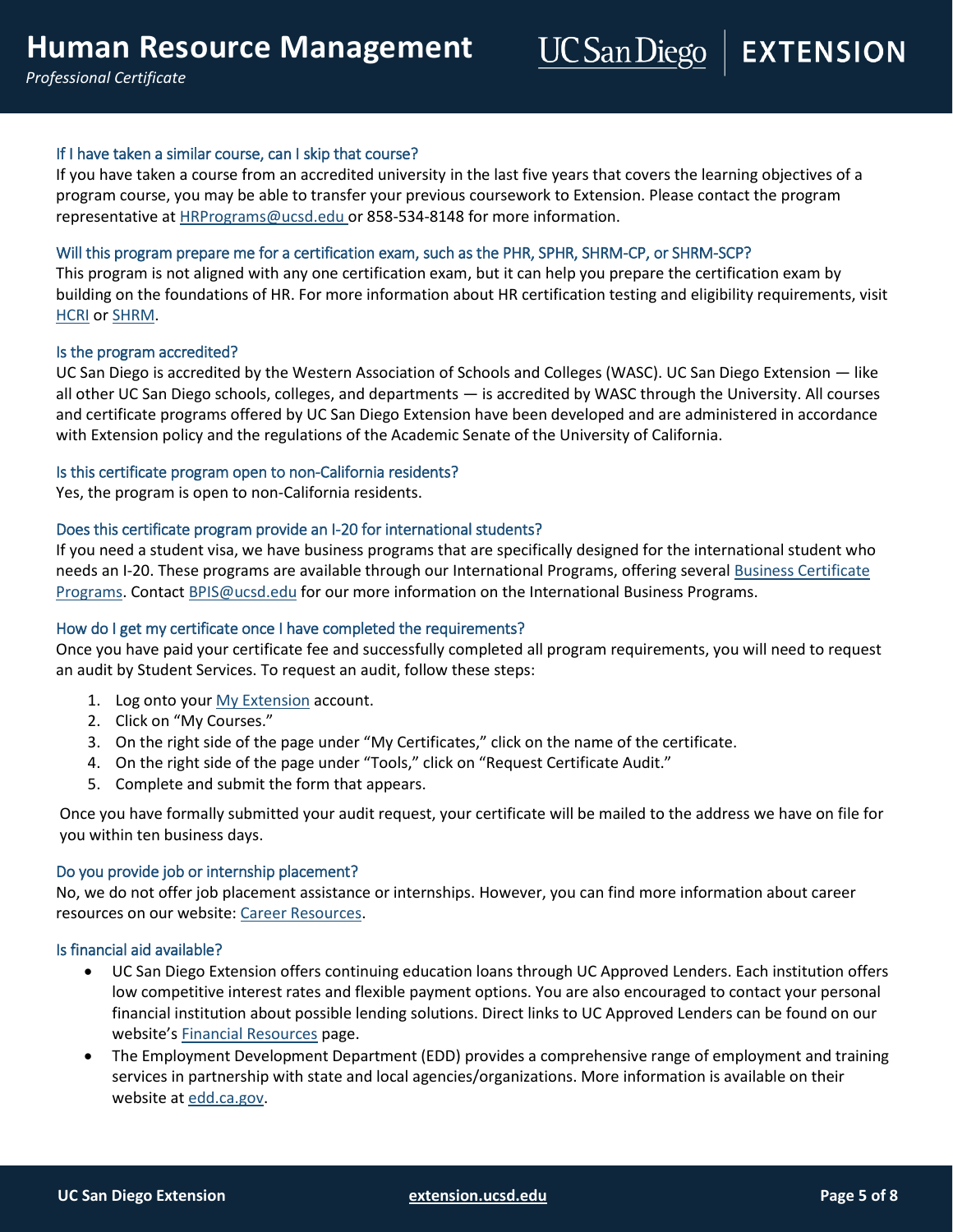- Career Centers located throughout San Diego County offer their communities comprehensive employment and training services benefiting both business and job seekers. More information is available on their website at [workforce.org.](http://workforce.org/)
- [Please click here for information about Veteran's Benefits](https://extension.ucsd.edu/student-resources/veterans-education-benefits).
- Free Application for Federal Student Aid (FAFSA) funds are limited to degree programs only, and cannot be used for courses or certificate fees at UC San Diego Extension.

#### About the Courses

#### When does course enrollment open for each quarter?

Our classes post to our website and become open for enrollment approximately two months prior to the new quarter starting. If you'd like to get an email reminder you can sign up for our newsletter(s) in [My Extension,](https://myextension.ucsd.edu/) under the "Preferences" tab.

#### When should I enroll in a course?

We recommend enrolling as soon as possible, as occasionally classes will reach capacity.

#### Once I have enrolled in a course, when will I get online access to it?

If you have enrolled at least three days before the course begins, you will have access starting on the first day of class. You should receive an email from Student Services with instructions for how to login to Blackboard [\(ucsdextension.blackboard.com\).](https://ucsdextension.blackboard.com/webapps/portal/execute/tabs/tabAction?tab_tab_group_id=_14_1) If you have enrolled on or after the start date of the course, you will have access to the course within approximately one business day.

#### When does course enrollment close?

Enrollment in a course may be closed for one or more of the following reasons:

- The course is at capacity. If the course is at capacity you will only be able to join the waitlist. If space becomes available in the course, students on the waitlist are contacted in the order they joined the waitlist.
- The course has progressed to a point where students will no longer be able to make-up missed work and be successful in the course.
- The course is cancelled due to low enrollments.

For all three of these reasons we recommend students enroll early in the courses they are interested in.

#### When is the refund deadline for courses?

The refund deadline for courses in this program is typically one week after the start of the course. This allows you to enroll in a course and participate in the course for approximately one week to determine if the course is a good fit. Then, if needed, you may either transfer your enrollment to a different course or submit a drop request.

The exact refund deadline for each section is listed in the section notes on the course page of our website. You can also find it i[n My Extension](https://myextension.ucsd.edu/) by clicking on "My Courses" and then the name of the course.

#### What are the grading options for courses?

You may take a course for one of three options: Letter Grade, Pass/No Pass, or Not for Credit. If you are taking a course towards a certificate you *must* complete your courses for credit (i.e. Pass/No Pass or Letter Grade) and receive a C-/Pass or higher grade. Grades below a C-, No Pass, and Not for Credit will *not* count towards certificate requirements.

#### Are courses transferrable?

UC San Diego Extension is not a degree granting institution. However, some Extension courses can be transferred to other colleges or universities. The transferability of credit is determined solely by the *receiving* institution. You should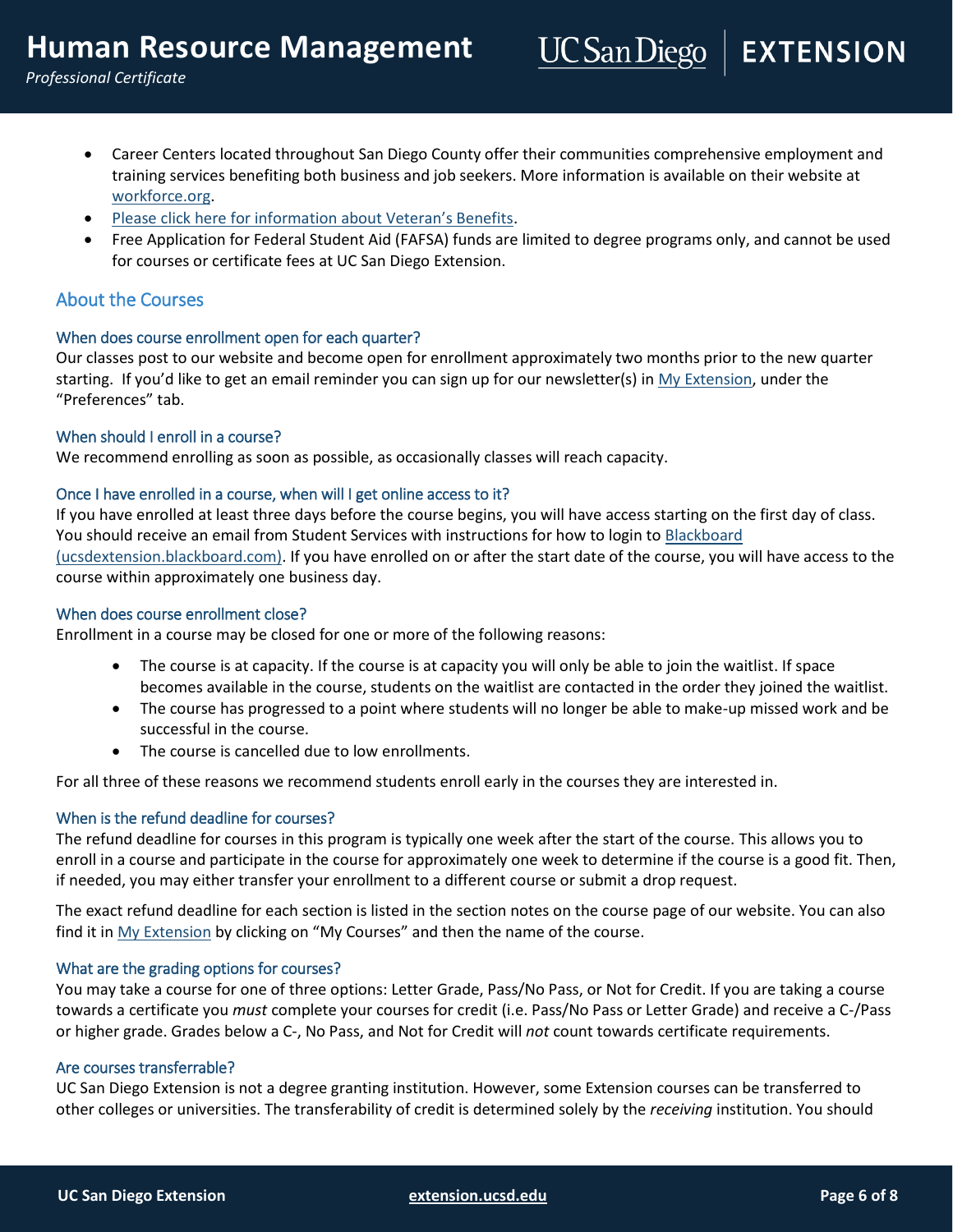discuss how your individual courses will transfer with the Office of the Registrar at the receiving institution *prior to enrolling*.

#### What kind of credit do I earn?

The courses in this program are post-baccalaureate, professional-level, credit bearing courses. Credit earned in these courses may lead to the award of a formal certificate by UC San Diego Extension or may be applied toward an academic degree or professional credential, *subject to the approval of the receiving institution*.

If you wish to transfer credit, it is your responsibility to confer with the receiving institution before enrolling, as each individual academic institution decides whether or not to accept Extension's credits.

#### How long is each course?

Two unit courses run for approximately 6 weeks; three unit courses run for approximately 9 weeks; and four unit courses run for approximately 11 weeks. For exact course dates of upcoming sections, visit the webpage of the course you are interested in taking on our website.

#### How many hours can I expect to spend studying outside of class time?

Each student has his/her own learning style, so this can vary greatly. As a rule of thumb, students can expect to spend three to five hours per week outside of the classroom on homework.

#### How are online classes formatted?

Online classes are held asynchronously, which means class sessions are not held live and you do not need to login at particular days or times. Instead, students will be required to complete assignments, participate in discussion board forums, and review lecture recordings at their own pace each week o[n Blackboard,](https://ucsdextension.blackboard.com/webapps/portal/execute/tabs/tabAction?tab_tab_group_id=_14_1) which is our online learning management system. Please [click here](http://onlinex.ucsd.edu/onlinelearning/students/Course_structure/Course_structure.html) to view a sample course tour to see if this format suits your learning style.

#### What are the required textbooks for a course?

Instructors will post the current text requirements and recommendations on the course page on our website. Please note the textbooks requirements are subject to change every quarter, and different instructors may require different books, even if they are teaching the same course in the same quarter. Be sure to check the textbook requirements *for the section in which you are enrolled in*.

#### Will I be able to order the required textbooks before the class begins?

Yes, you can order the book(s) any time after enrolling in the course. You may order books through the campus bookstore or online retailers, such as Amazon.com.

#### Can I take a course without registering for the certificate?

Yes, you may take any course in this program without registering for the certificate, provided you have fulfilled any and all prerequisites for the course. Contact the Program Manager a[t HRPrograms@ucsd.edu](mailto:HRPrograms@ucsd.edu) or 858-534-8148 for details.

#### When is each course offered?

Please visit the course page on our website to see when courses are typically offered. You can also see a full program schedule by clicking on the "View Schedule" button under the "Courses" section on [the certificate webpage](https://extension.ucsd.edu/courses-and-programs/human-resource-management?utm_source=faq&utm_medium=pdf&utm_campaign=ced-bla-human-resource-management) or under the Program Requirements section of this document.

#### What are the instructors' credentials?

The program courses are taught by qualified practitioners in the field. You can find information about a course instructor (e.g. biography and credentials) on the course page.